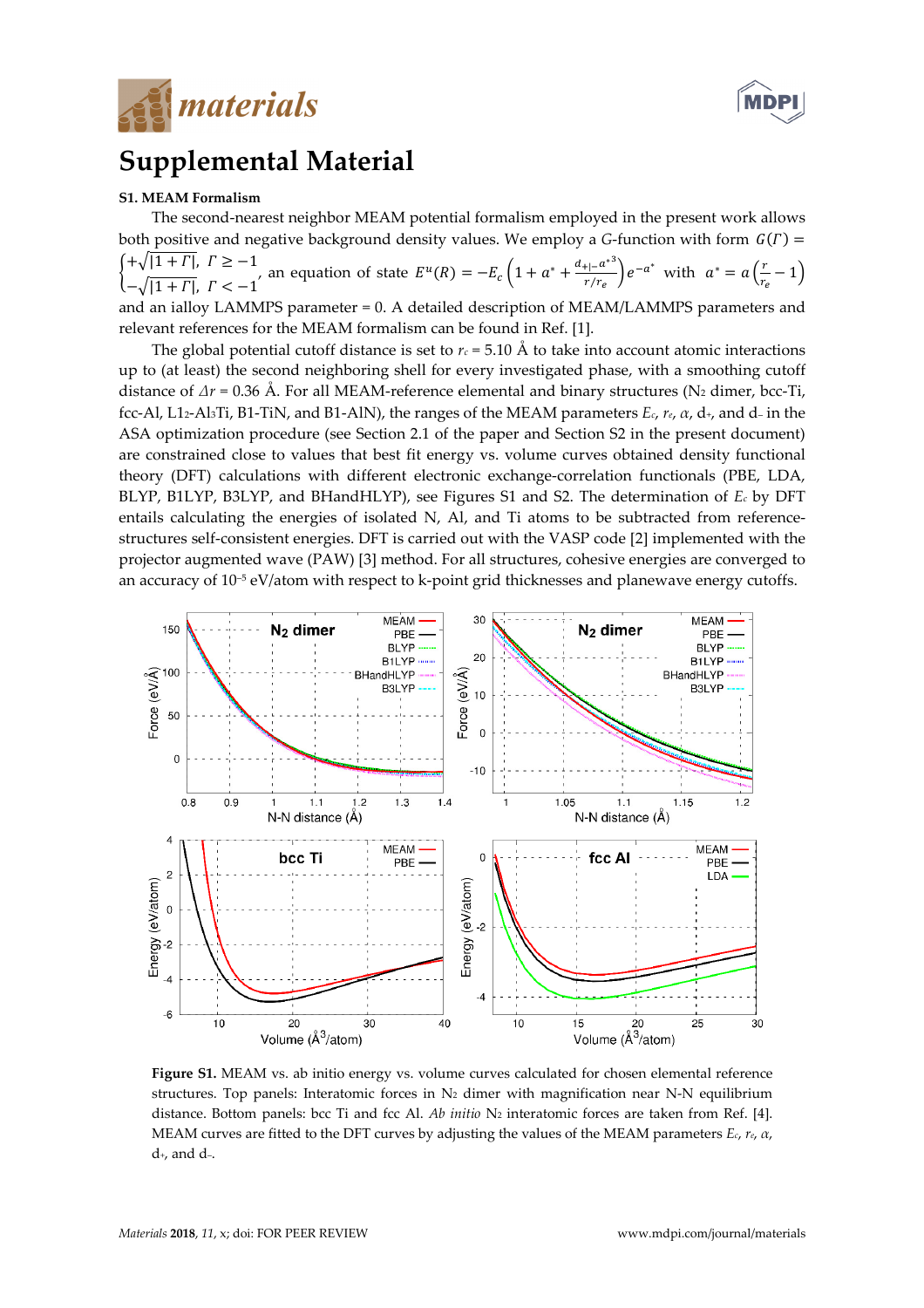

Figure S2. MEAM vs. ab initio energy vs. volume curves calculated for chosen binary reference structures: B1 TiN, B1 AlN, and L12 Al3Ti. MEAM curves are fitted to the DFT curves by adjusting the values of the MEAM parameters  $E_c$ ,  $r_e$ ,  $\alpha$ ,  $d_{+}$ , and  $d_{-}$ .

### S2. Adaptive Simulated Annealing (ASA) Parametrization Procedure

The flow chart of the Metropolis algorithm combined with adaptive simulated annealing (ASA) is illustrated in Figure S3. This algorithm enables us to efficiently sample the multidimensional MEAM parameter space and identify candidate sets of parameters that fit experimentally- and DFTdetermined physical properties of reference phases and structures as explain in Section 2.1 of the paper. The set of MEAM parameters that best optimizes the potential predictions, and is successfully validated via CMD simulations of material thermodynamic properties (see Section 2.2 of the paper), is listed in Table S1 at the end of this document. We strongly encourage interested users not to transcribe the parameters to from Table S1 but rather directly download source files in LAMMPS format from online repositories [5,6].

Table S1. The complete set of the MEAM parameters for the ternary Al-Ti-N system. A global potential cutoff of  $r = 5.10$  Å and a smoothing cutoff distance of  $\Delta r = 0.36$  Å are applied. In the table header row, elements are given in order of type-number for LAMMPS input files.

|                     | ${\bf N}$ | $\mathbf{A}$ | Ti       | $N-A1$   | N-Ti  | Al-Ti     | N-Al-Ti |
|---------------------|-----------|--------------|----------|----------|-------|-----------|---------|
| Ref. Structure      | dimer     | fcc          | bcc      | B1       | B1    | $\rm L12$ |         |
| $E_c$ (eV)          | 4.880     | 3.357        | 4.798    | 5.721    | 6.614 | 3.956     |         |
| $r_e(\AA)$          | 1.100     | 2.86166      | 2.832    | 2.042    | 2.126 | 2.788     |         |
| $\alpha$            | 4.680     | 4.692        | 4.799    | 4.757    | 4.930 | 5.021     |         |
| $d_{+}$             | 0.00      | 0.10         | 0.09     | 0.17     | 0.03  | 0.03      |         |
| $d-$                | $-0.02$   | 0.03         | 0.10     | 0.09     | 0.03  | 0.08      |         |
| $\rho$              | 23.80     | 1.00         | 1.02     |          |       |           |         |
| $\boldsymbol{A}$    | 1.51      | 1.07         | 0.71     |          |       |           |         |
| $h^{(0)}$           | 2.55      | 3.47         | 2.36     |          |       |           |         |
| $h^{(1)}$           | 2.28      | 3.92         | 0.75     |          |       |           |         |
| $h^{(2)}$           | 3.68      | 2.74         | 0.78     |          |       |           |         |
| $b^{(3)}$           | 3.92      | 0.30         | 0.33     |          |       |           |         |
| $t^{(0)}$           | 1.00      | 1.00         | 1.00     |          |       |           |         |
| $t^{(1)}$           | 0.39      | 5.43         | 3.94     |          |       |           |         |
| $t^{(2)}$           | $-0.23$   | 9.32         | 8.09     |          |       |           |         |
| $t^{(3)}$           | $-0.40$   | $-4.57$      | $-19.47$ |          |       |           |         |
| $C_{min}$ [(1,1),1] | 1.72      | 0.92         | 0.85     |          |       |           |         |
| $C_{max}$ [(1,1),1] | 3.49      | 1.66         | 2.06     |          |       |           |         |
| $C_{min}$ [(1,1),2] |           |              |          | 0.46     | 0.86  | 0.60      |         |
| $C_{max}$ [(1,1),2] |           |              |          | 4.00     | 3.14  | 1.47      |         |
| $C_{min}$ [(1,2),2] |           |              |          | 0.31     | 0.85  | 0.40      |         |
| $C_{max}$ [(1,2),2] |           |              |          | 0.68     | 2.08  | 1.88      |         |
| $C_{min}$ [(1,2),1] |           |              |          | 0.01     | 0.25  | 0.70      |         |
| $C_{max}$ [(1,2),1] |           |              |          | 2.62     | 2.57  | 1.59      |         |
| $C_{min}$ [(2,2),1] |           |              |          | $0.18\,$ | 0.02  | 1.84      |         |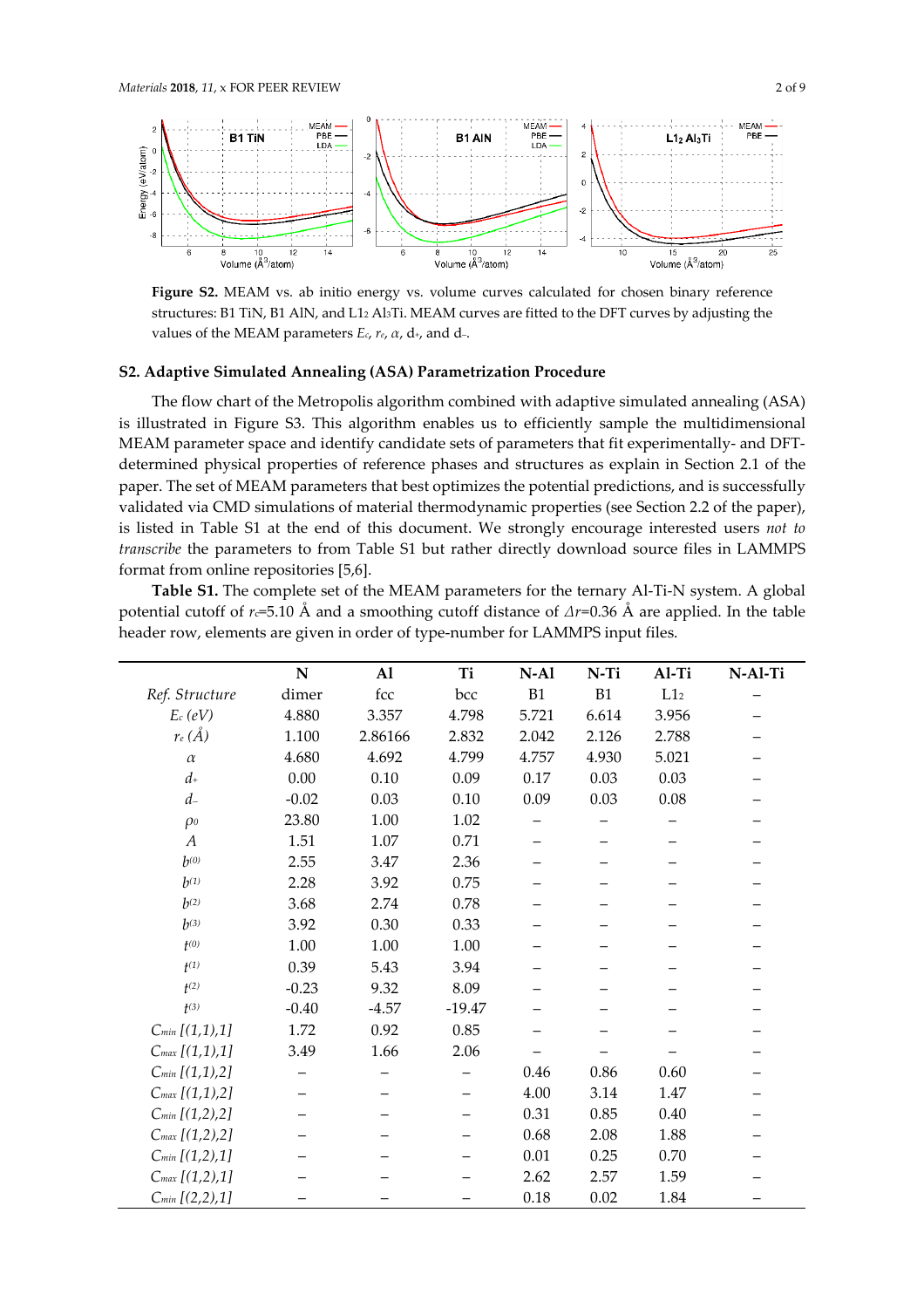| $C_{max}$ [(2,2),1] |  | 3.13 | 1.63 | 3.63 |      |
|---------------------|--|------|------|------|------|
| $C_{min}$ [(1,2),3] |  |      |      |      | 2.16 |
| $C_{max}$ [(1,2),3] |  |      |      |      | 2.84 |
| $C_{min}$ [(1,3),2] |  |      |      |      | 0.39 |
| $C_{max}$ [(1,3),2] |  |      |      |      | 0.95 |
| $C_{min}$ [(2,3),1] |  |      |      |      | 0.04 |
| $C_{max}$ [(2,3),1] |  |      |      |      | 1.69 |

The N-dimensional parameter space is sampled according to Boltzmann statistics based on an arbitrary cost-function  $\chi$ . The cost function is chosen *a priori* and is equal to the summation of squared differences between predicted and reference properties.  $\chi$  is the quantity that is to be minimized in order to determine candidate sets of reliable parameters. ASA optimization is initialized with relatively high dummy-temperature T values. Then, T is progressively reduced with time t as:  $T(t)$  = T(0)·exp[-a·(t<sup>b/N</sup>)], where t is the Metropolis Monte-Carlo timestep, a and b are freely adjustable variables, and N is the number of parameters to be optimized via ASA. The strategy of modifying T allows for (i) at high T: escaping from local  $\chi$  minima, (ii) at lower T: selectively exploring regions of the parameter space characterized by low  $χ$ .



Figure S3. Flowchart of Metropolis algorithm implemented within an adaptive simulated annealing scheme (dummy temperature T).

#### S3. Parameterization and validation results for N, Ti, Al, and Al-Ti phases

Given that basic MEAM parameters for pure N are predetermined by fitting first principles results for N2 molecules (Figure S1), the MEAM parameters of elemental N are further optimized via the ASA scheme with respect to *ab initio* properties calculated for  $N_3$  trimers (Table S2).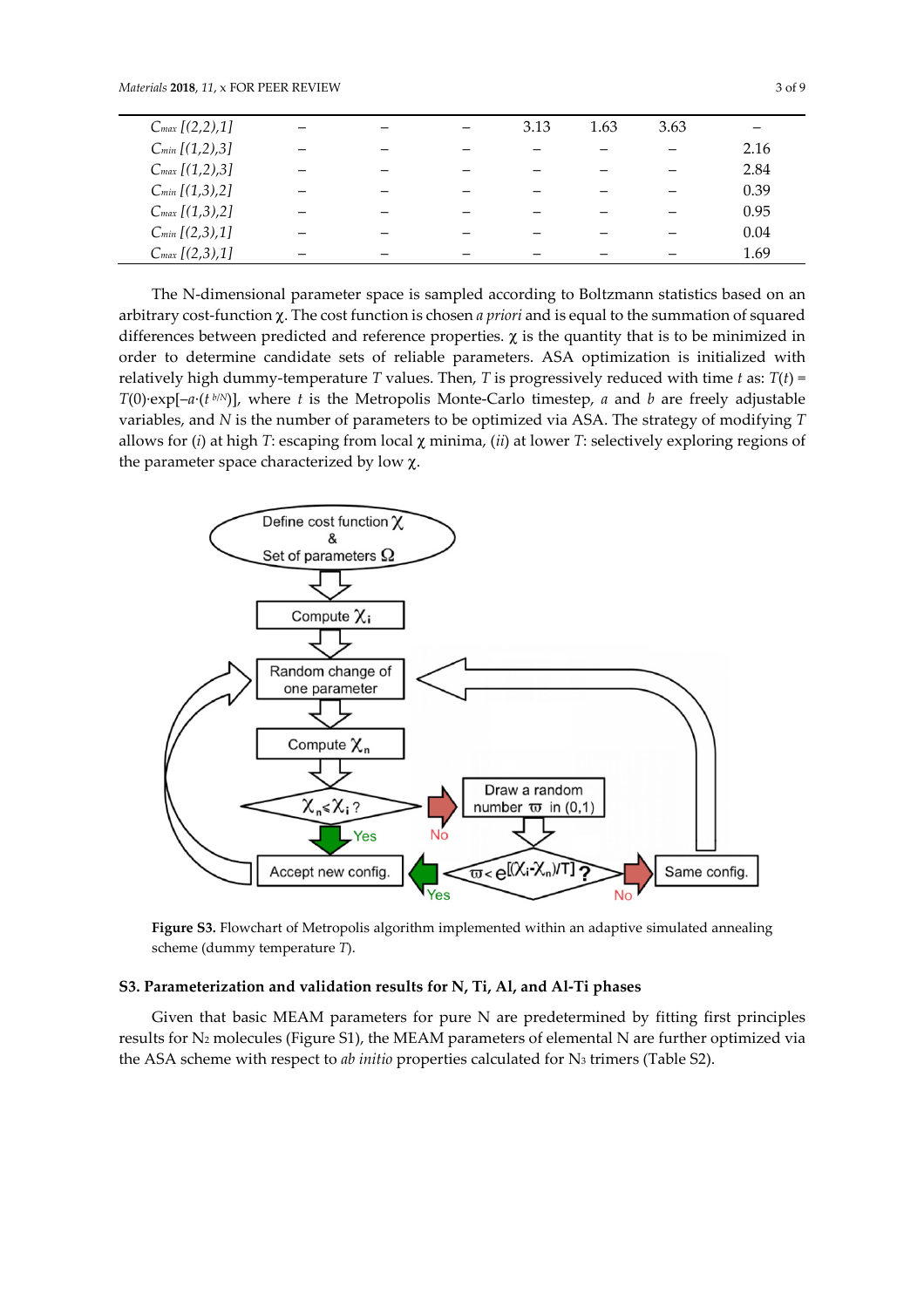|                          |        |         | N <sub>2</sub> Dimer N <sub>3</sub> Linear Trimer N <sub>3</sub> Triangular Trimer |
|--------------------------|--------|---------|------------------------------------------------------------------------------------|
| Ec                       | 4.880  | 4.063   | 3.887                                                                              |
| (eV <sub>at.</sub> )     | (4.88) | (4.146) | (3.676)                                                                            |
| $\langle d_{ij} \rangle$ | 1.10   | 1.15    | 1.48                                                                               |
| $(\AA)$                  | (1.10) | (1.20)  | (1.40)                                                                             |
| $d_{ik}/d_{jk}$          |        | 1.980   | 1.800                                                                              |
|                          |        | (2.000) | (1.154)                                                                            |

Table S2. Cohesive energies, and interatomic distances  $d_{ij}$ ,  $d_{jk}$  calculated using the present potential for three stable (or metastable) nitrogen configurations. Reference values used for the parameterization (in parenthesis) were determined via DFT calculations.

Table S3 lists the predictions of our MEAM potential for the cohesive energies  $(E_c)$ , lattice constants (a, c), and elastic constants (B, C<sub>ij</sub>) for fcc-Al, hcp-Ti, bcc-Ti, ω-Ti, L12-Al3Ti, γ-Al98Ti2, D022-Al3Ti, L10-AlTi, hexagonal Ti3Al, and  $\alpha$ -Ti98Al2. The MEAM predictions are in good agreement with experimental and theoretical data, also listed in parentheses.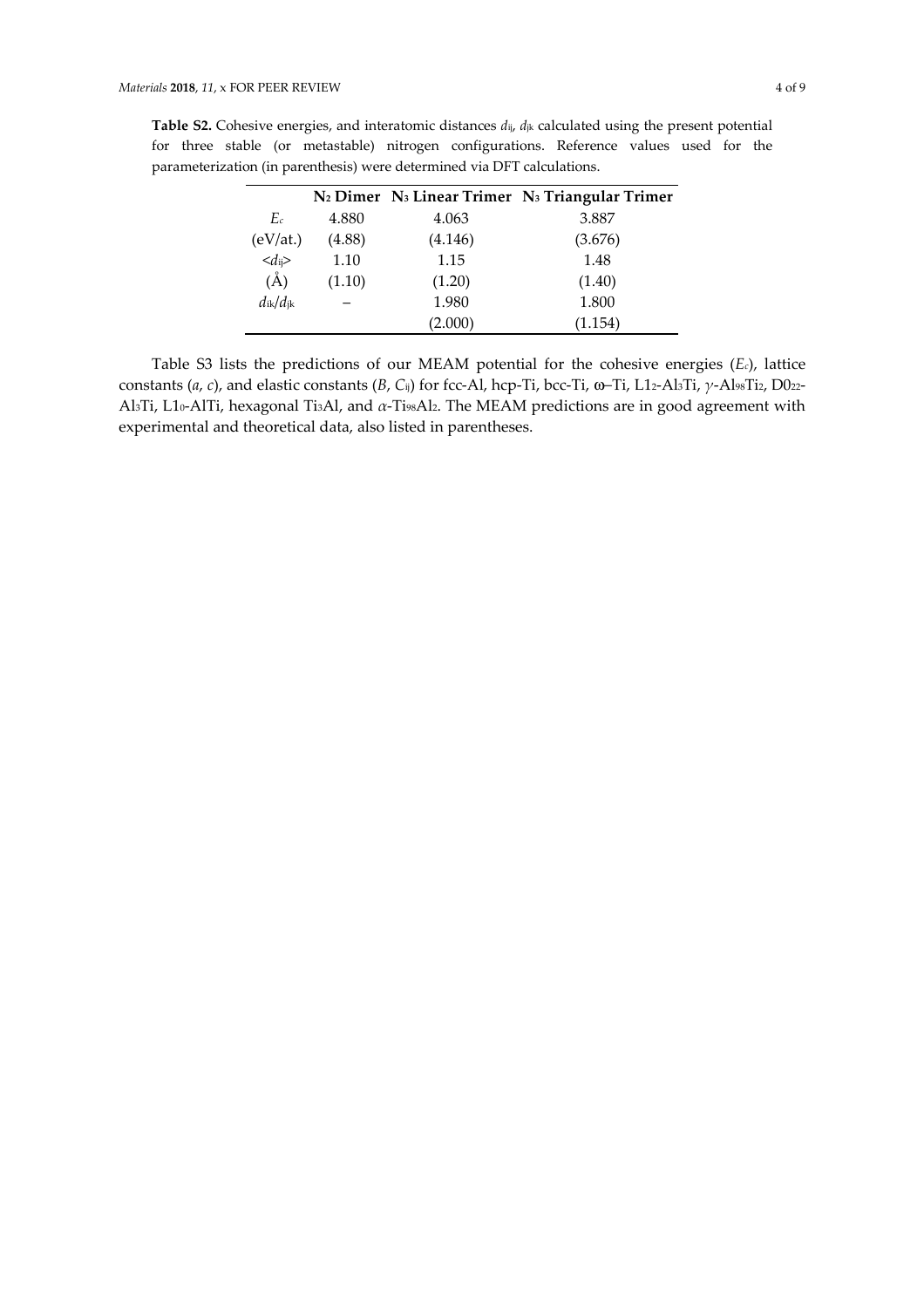



Table S3. Cohesive, lattice and elastic constants calculated using the present MEAM potential for the three phases ( $\alpha$ ,  $\beta$ , and  $\omega$ ) of Ti, the  $\gamma$ -phase of Al, the four most common phases of the intermetallic Al-Ti as well as for Ti and Al substitutions at the dilute limit in γ-Al and α-Ti based alloys. The experimental and theoretical reference values used for the parameterization [7–12] are shown in the parenthesis. ÷.

|                     | $\alpha$ -Ti      | $\beta$ -Ti       | $\omega$ -Ti        | $\gamma$ -Al     | $\gamma$ -Al98Ti2   | L12 Al3Ti                | D022 Al <sub>3</sub> Ti | L10 AlTi          | Ti <sub>3</sub> A1 | $\alpha$ -TissAl2   |
|---------------------|-------------------|-------------------|---------------------|------------------|---------------------|--------------------------|-------------------------|-------------------|--------------------|---------------------|
| $E\scriptstyle{c}$  | 4.840             | 4.798             | 4.665               | 3.357            | 3.406               | 3.957                    | 3.944                   | 4.338             | 4.602              | 4.803               |
| (eV <sub>at</sub> ) | $(4.850 - 4.877)$ | $(4.787 - 4.792)$ | $(\sim \alpha$ -Ti) | $(3.353 - 3.36)$ | $(\sim \gamma$ -Al) | (3.950)                  | $(3.920 - 4.100)$       | $(4.390 - 4.510)$ | $(4.670 - 4.780)$  | $(\sim \alpha$ -Ti) |
| $\it{a}$            | 2.947             | 3.274             | 4.686               | 4.047            | 4.034               | 3.943                    | 3.905                   | 3.921             | 2.840              | 2.932               |
| $\rm(\AA)$          | $(2.92 - 2.95)$   | (3.27)            | (4.577)             | (4.05)           | $(\sim \gamma$ -Al) | (3.92)                   | $(3.78 - 3.96)$         | $(3.95 - 4.03)$   | $(2.86 - 2.89)$    | $(\sim \alpha$ -Ti) |
| c/a                 | 1.580             |                   | 0.601               |                  |                     | $\overline{\phantom{0}}$ | 2.059                   | 1.011             | 1.606              | 1.589               |
|                     | $(1.584 - 1.617)$ |                   | (0.618)             |                  |                     |                          | $(2.121 - 2.251)$       | $(1.014 - 1.048)$ | $(1.604 - 1.631)$  | $(\sim \alpha$ -Ti) |
| $\boldsymbol{B}$    | 111               | 112               | 106                 | 79               | 83                  | 116                      | 115                     | 134               | 131                | 113                 |
| (GPa)               | $(105 - 111)$     | $(105 - 114)$     | (113)               | (79)             | $(\sim \gamma$ -Al) | (118)                    | $(106 - 118)$           | (112)             | (114)              | $(\sim \alpha$ -Ti) |
| $C_{11}$            | 191               | 142               | 184                 | 119              | 131                 | 228                      | 225                     | 290               | 320                | 199                 |
| (GPa)               | $(147 - 195)$     | $(95 - 130)$      | $(194 - 96)$        | (114)            | $(\sim \gamma$ -Al) | (177)                    | $(202 - 218)$           | $(177 - 205)$     | $(175 - 221)$      | $(\sim \alpha$ -Ti) |
| $C_{12}$            | 67                | 98                | 104                 | 59               | 59                  | 60                       | 90                      | 121               | 44                 | 69                  |
| (GPa)               | $(74 - 87)$       | $(106 - 110)$     | $(81 - 83)$         | (62)             | $(\sim \gamma$ -Al) | (77)                     | $(58 - 88)$             | $(70-107)$        | $(71 - 89)$        | $(\sim \alpha$ -Ti) |
| $C_{44}$            | 67                | 102               | 15                  | 27               | 29                  | 57                       | 55                      | 95                | 66                 | 67                  |
| (GPa)               | $(31 - 51)$       | $(42 - 78)$       | $(52 - 54)$         | (32)             | $(\sim \gamma$ -Al) | (85)                     | $(92 - 99)$             | $(99 - 138)$      | $(47 - 72)$        | $(\sim \alpha$ -Ti) |
| $C_{13}$            | 69                |                   | 36                  |                  |                     |                          | 37                      | 24                | 38                 | 67                  |
| (GPa)               | $(60 - 77)$       |                   | $(52 - 54)$         |                  |                     |                          | $(46 - 60)$             | $(72 - 124)$      | $(61 - 85)$        | $(\sim \alpha$ -Ti) |
| $C_{33}$            | 208               |                   | 234                 |                  |                     |                          | 263                     | 288               | 294                | 212                 |
| (GPa)               | $(176 - 218)$     |                   | (245)               |                  |                     |                          | $(218 - 243)$           | $(171 - 190)$     | $(219 - 238)$      | $(\sim \alpha$ -Ti) |
| $C_{66}$            |                   |                   | $40\,$              |                  |                     |                          | 146                     | 524               |                    |                     |
| (GPa)               |                   |                   | (56)                |                  |                     |                          | $(144 - 145)$           | (77)              |                    |                     |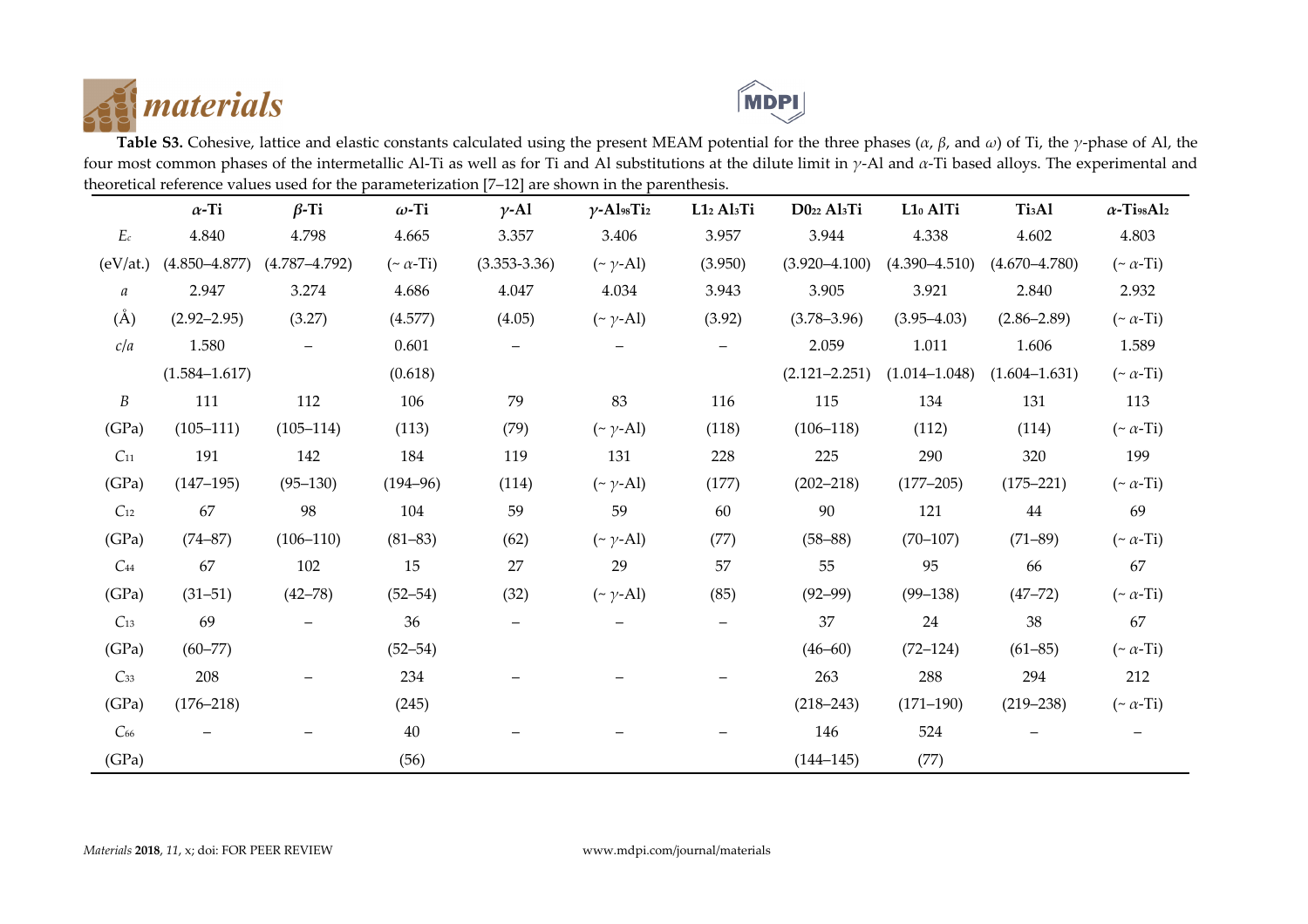



We have also tested the reliability of our model with respect to thermal expansion, phonon vibrational spectra, melting points, and phase stability of elemental Al and Ti phases, using the methodology described in Section 2.2 of the manuscript. We find that temperature-dependent equilibrium volumes and lattice thermal expansion of fcc-Al (presented in Figure S4) are in very good agreement with experiments (Ref. [13] and refs therein). The melting point which we estimate, ~850 K, is in reasonable agreement with the experimental value  $T_m \approx 935$  K. In addition, the phonon spectra calculated via CMD for fcc-Al at 300 K (see Figure S5) match quite well ab initio and experimental results [14,15].



Figure S4. Comparison between CMD and experimental results for the lattice parameter variation with temperature of fcc Al.



Figure S5. Room-temperature phonon spectra calculated via CMD for fcc-Al.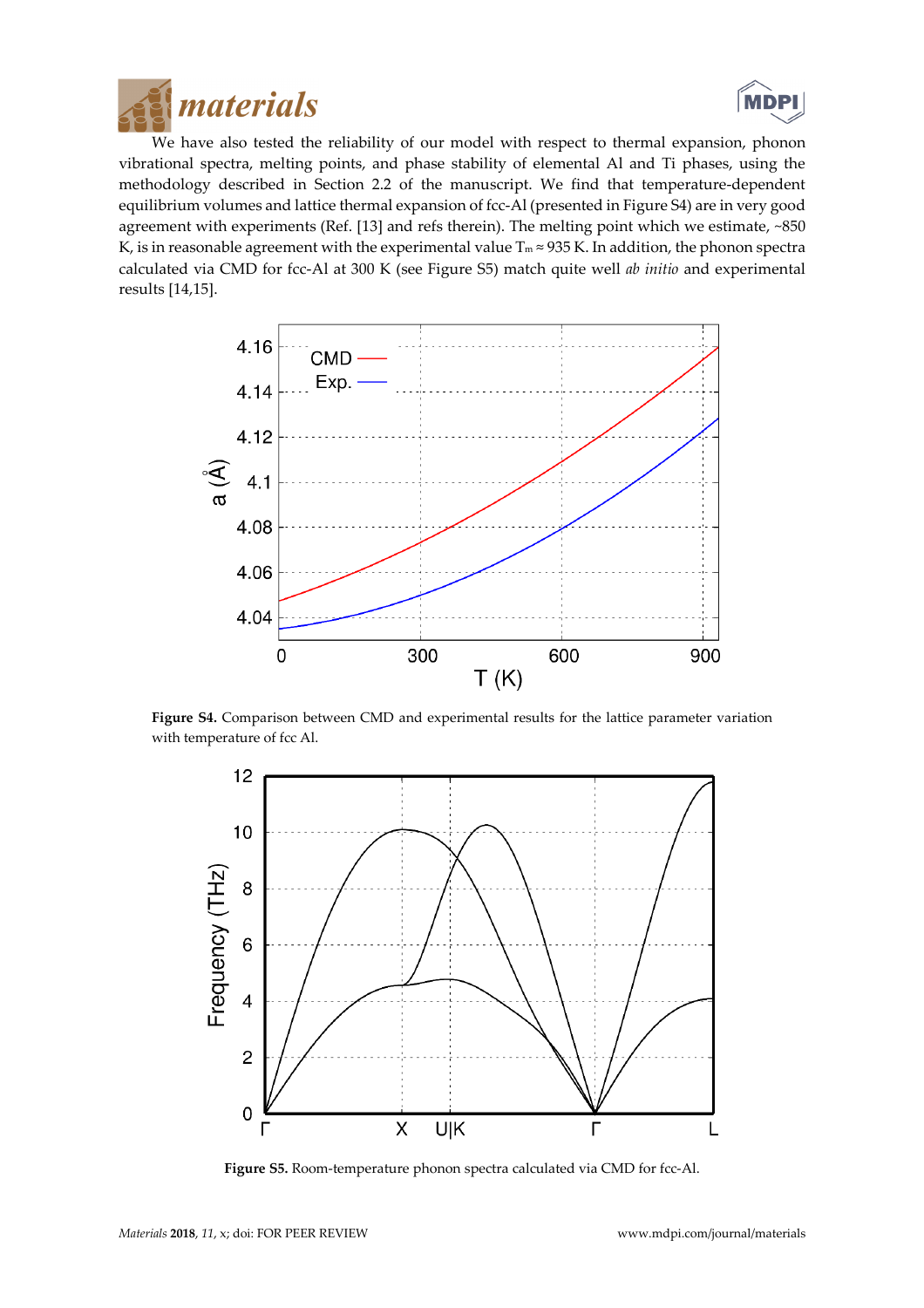The equilibrium volume variation with temperature of the hcp- and bcc-Ti phases (Figure S6) are in agreement with experiments (see Ref. [13] and refs. therein), with a maximum discrepancy of 2–3%. Our estimated melting point for pure titanium, ~2500 K, is ~25% larger than the experimental value ~1950 K. The CMD phonon dispersions curves of hcp- and bcc-Ti calculated at room temperature and 1300 K (Figure S7), compare reasonably well with experimental results (see figure 1 in Ref. [16] and figure 2 in Ref. [17]).



Figure S6. Lattice expansion of Ti (left: hcp, right: bcc structure) in comparison with experiments.



Figure S7. CMD phonon dispersions in Ti; hcp-Ti at 300 K (left), bcc-Ti at 1300 K (right).

Titanium is a particularly difficult system to be modeled using MEAM [18]. This is due to its rich phase diagram and 0 K mechanical instability of the bcc phase, which is stabilized at elevated temperatures by lattice vibrations. It has been shown that modifications to the MEAM formalism are necessary to correctly reproduce its physical properties and phase transitions [7,19]. As a matter of fact, our MEAM parameterization cannot reproduce the hcp- to bcc-Ti phase transition at ~1100 K [20]. The free energy difference ∆Fhcp/bcc calculated at 1200 K, ~48 meV/atom, slowly decreases for T > 1200 K. However, at  $T = 1800$  K, the hcp structure is still thermodynamically more stable than the bcc one by ~35 meV/atom. Moreover, our MEAM parameters incorrectly yield a mechanically stable [21] bcc Ti phase at 0 K. In contrast, DFT results yield a C<sub>12</sub> elastic constant greater than the C<sub>11</sub> (see table 3 in ref. [7]).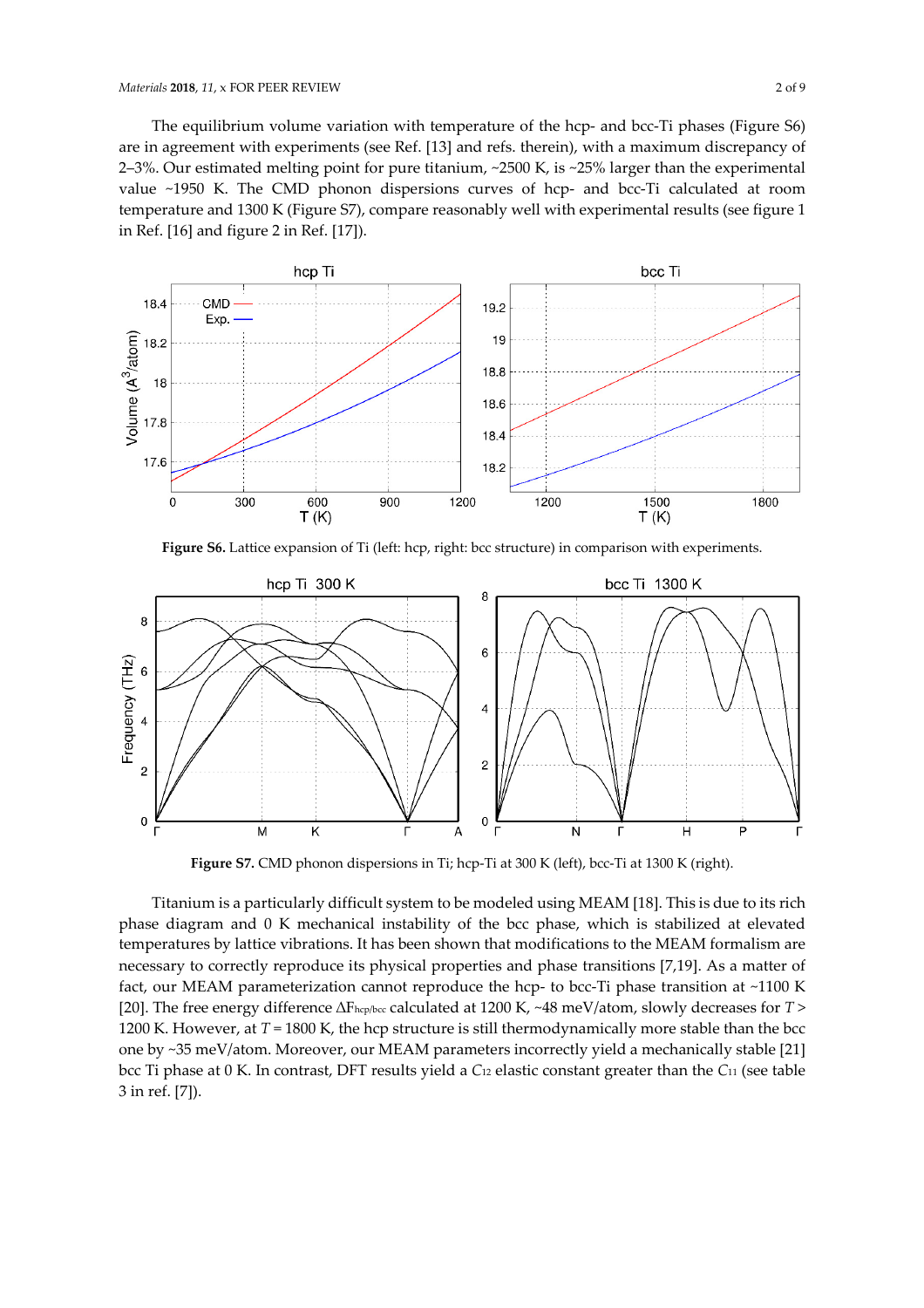



# References

- 1. LAMMPS Molecular Dynamics Simulator. Available online: http.//lammps.sandia.gov/doc/pair\_meam.html (accessed on 8 January 2019)
- 2. Kresse, G.; Hafner, J. Ab initio molecular dynamics for liquid metals. Phys. Rev. B 1993, 47, 558-561, doi. 10.1103/PhysRevB.47.558.
- 3. Blöchl, P.E. Projector augmented-wave method. Phys. Rev. B 1994, 50, 17953-17979, doi: 10.1103/PhysRevB.50.17953.
- 4. Sangiovanni, D.G.; Alling, B.; Steneteg, P.; Hultman, L.; Abrikosov, I.A. Nitrogen vacancy, self-interstitial diffusion, and Frenkel-pair formation/dissociation in B1 TiN studied by ab initio and classical molecular dynamics with optimized potentials. Phys. Rev. B 2015, 91, 054301, doi: 10.1103/PhysRevB.91.054301.
- 5. National Institute of Standard and Technology. Available online: https://www.ctcms.nist.gov/potentials/ (accessed on 8 January 2019)
- 6. OpenKIM Knowledge of Interatomic Models. Available online: https://openkim.org/ (accessed on 8 January 2019)
- 7. Hennig, R.G.; Lenosky, T.J.; Trinkle, D.R.; Rudin, S.P.; Wilkins, J.W. Classical potential describes martensitic phase transformations between the alpha, beta, and omega titanium phases. Phys. Rev. B 2008, 78, 054121, doi: 10.1103/PhysRevB.78.054121.
- 8. Lee, B.J.; Shim, J.H.; Baskes, M.I. Semiempirical atomic potentials for the fcc metals Cu, Ag, Au, Ni, Pd, Pt, Al, and Pb based on first and second nearest-neighbor modified embedded atom method. Phys. Rev. B 2003, 68, 144112, doi: 10.1103/PhysRevB.68.144112.
- 9. Zope, R.R.; Mishin, Y. Interatomic potentials for atomistic simulations of the Ti-Al system. Phys. Rev. B 2003, 68, 024102, doi: 10.1103/PhysRevB.68.024102.
- 10. Colinet, C.; Pasturel, A. Ab initio calculation of the formation energies of L12, D022, D023 and one dimensional long period structures in TiAl<sub>3</sub> compound. Intermetallics 2002, 10, 751-764, doi: 10.1016/S0966-9795(02)00054-7.
- 11. Materials Project. Available online: https://materialsproject.org/materials/mp-1823/ (accessed on 8 January 2019)
- 12. Materials Project. Available online: https://materialsproject.org/materials/mp-72/ (accessed on 8 January 2019)
- 13. Lu, X.G.; Selleby, M.; Sundman, B. Assessments of molar volume and thermal expansion for selected bcc, fcc and hcp metallic elements. Calphad 2005, 29, 68, doi: 10.1016/j.calphad.2005.05.001.
- 14. Tang, X.; Li, C.W.; Fultz, B. Anharmonicity-induced phonon broadening in aluminum at high temperatures. Phys. Rev. B 2010, 82, 184301, doi: 10.1103/PhysRevB.82.184301.
- 15. Stedman, R.T.; Nilsson, G. Dispersion relations for phonons in aluminum at 80 and 300 K. Phys. Rev. 1996, 145, 492-500, doi: 10.1103/PhysRev.145.492
- 16. Stassis, C.; Arch, D.; Harmon, B.N.; Wakabayashi, N. Lattice-dynamics of hcp-Ti. Phys. Rev. B 1979, 19, 181- 188, doi: 10.1103/PhysRevB.19.181.
- 17. Petry, W.; Heiming, A.; Trampenau, J.; Alba, M.; Herzig, C.; Schober, H.R.; Vogl, G. Phonon dispersion of the bcc phase of Group-IV metals 1. Bcc Ti. Phys. Rev. B 1991, 43, 10933-10947, doi: 10.1103/PhysRevB.43.10933.
- 18. Ko, W.-S.; Grabowski, B.; Neugebauer, J. Development and application of a Ni-Ti interatomic potential with high predictive accuracy of the martensitic phase transition. *Phys. Rev. B* 2015, 92, 134107, doi: 10.1103/PhysRevB.92.134107.
- 19. Gibson, J.S.; Srinivasan, S.G.; Baskes, M.I.; Miller, R.E.; Wilson, A.K. A multi-state modified embedded atom method potential for titanium. Model. Simul. Mater. Sci. Eng. 2017, 25, 015010, doi: 10.1088/1361-651X/25/1/015010.
- 20. Hellman, O.; Steneteg, P.; Abrikosov, I.A.; Simak, S.I. Temperature dependent effective potential method for accurate free energy calculations of solids. Phys. Rev. B 2013, 87, 104111, doi: 10.1103/PhysRevB.87.104111.
- 21. Mouhat, F.; Coudert, F.X. Necessary and sufficient elastic stability conditions in various crystal systems. Phys. Rev. B 2014, 90, 224104, doi: 10.1103/PhysRevB.90.224104.